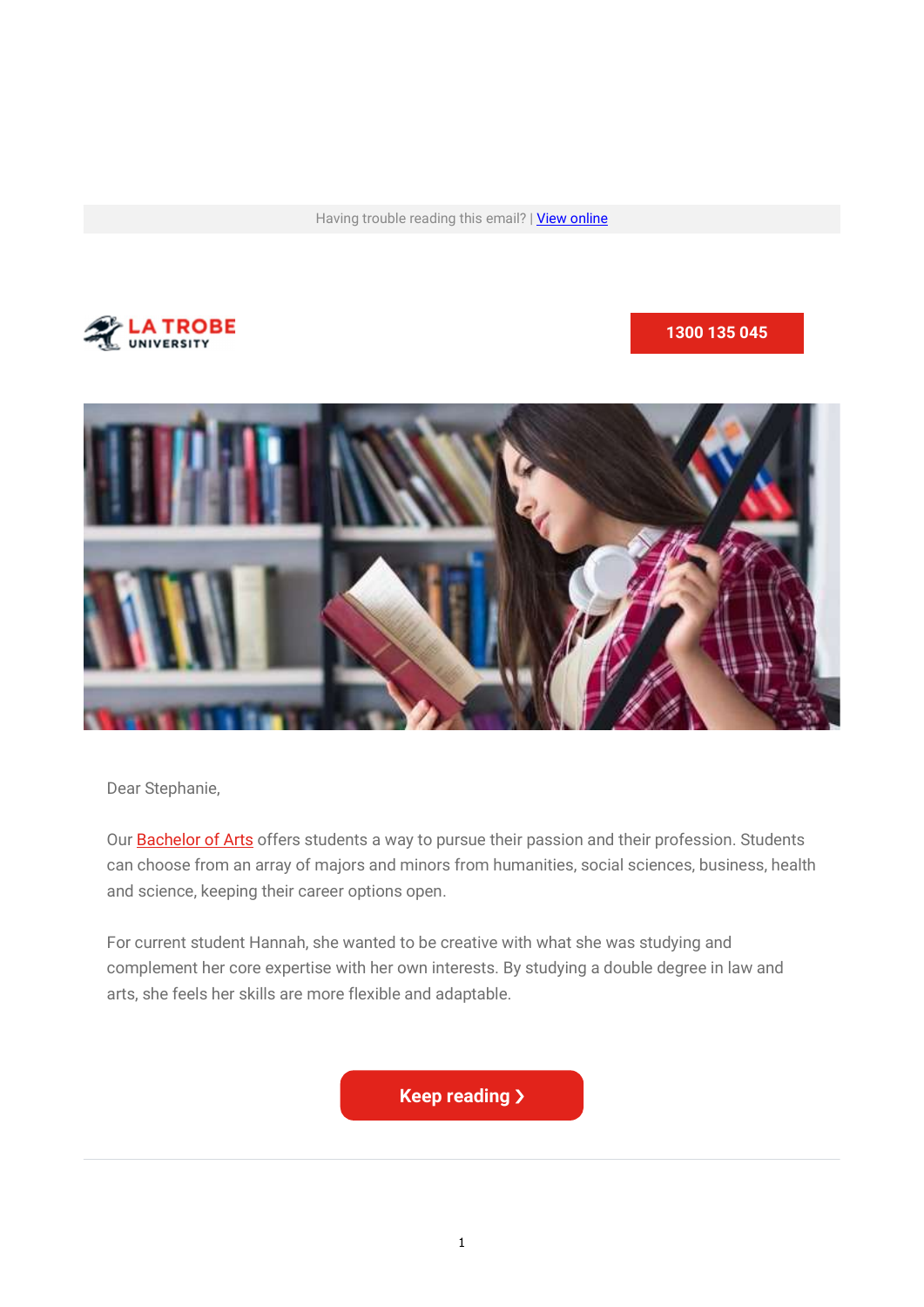

## Get a copy of our new pathways quide >

If a student doesn't get the ATAR they need to make it into their dream course or don't meet the prerequisites – our guide will help you find the most suitable Plan B.

# How the new education pathways work

Our new **Diploma of Teacher Education** and **Associate Degree of Teacher Education** both provide a pathway into a La Trobe accredited teaching degree. Students will study alongside Bachelor degree students in the same subjects and have the added bonus of a Student Advisor to help them choose their subjects and navigate university.

### Either pathway course is appropriate for students who:

- haven't met the entry requirements for the Bachelor of Education (Primary) or Bachelor
- of Education (Secondary), this could be ATAR or other conditions like prerequisites
- didn't complete the Casper test in time

### Students can preference both courses within their preference list for example:

- 1. Bachelor of Education (Primary)
- 2. Diploma of Teacher Education
- 3. Associate Degree of Teacher Education

View all education courses >

# In other news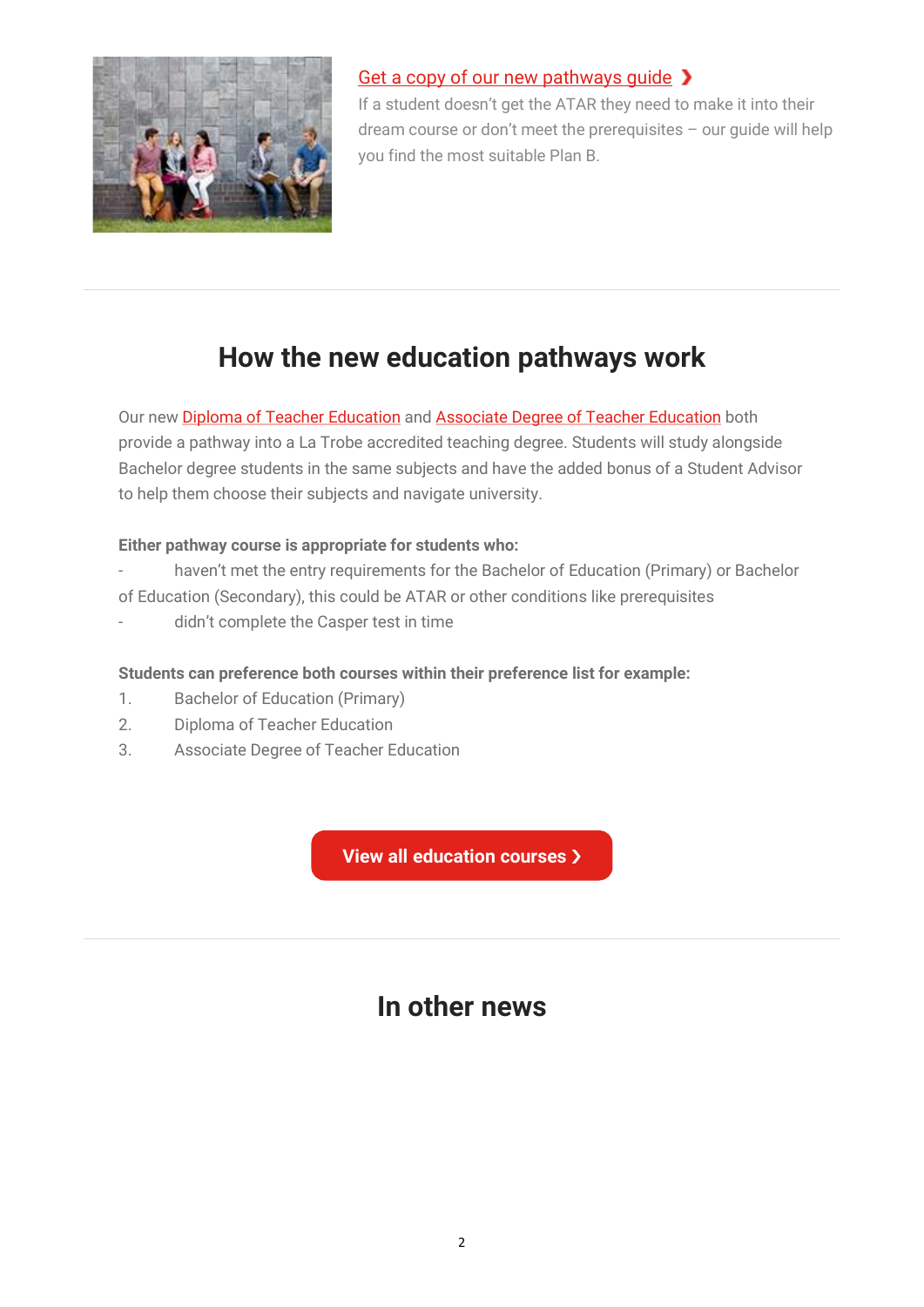

Change of preference not far away We'll be announcing details for change of preference soon. Keep an eye on your email and the **Career Practitioner portal** for updates.



Achieve and Achieve Plus applications open Applications are now open for Year 11's wishing to incorporate university subjects into their final year of high school. Learn more.

# Upcoming events



### Bendigo Campus Talk & Tours Monday 22 November - Friday 26 November

Does your student have a course on their mind? Students can meet course experts and find out what it's like to study with La Trobe. Ask questions, get a taste of uni, and feel ready to start their dream course.



### Albury-Wodonga Campus Talk & Tours Monday 6 December - Thursday 9 December

Don't miss this opportunity to explore what the Albury-Wodonga campus has to offer! Students have the opportunity to find out about courses that interest them.

#### **REGISTER NOW >**

### **REGISTER NOW >**